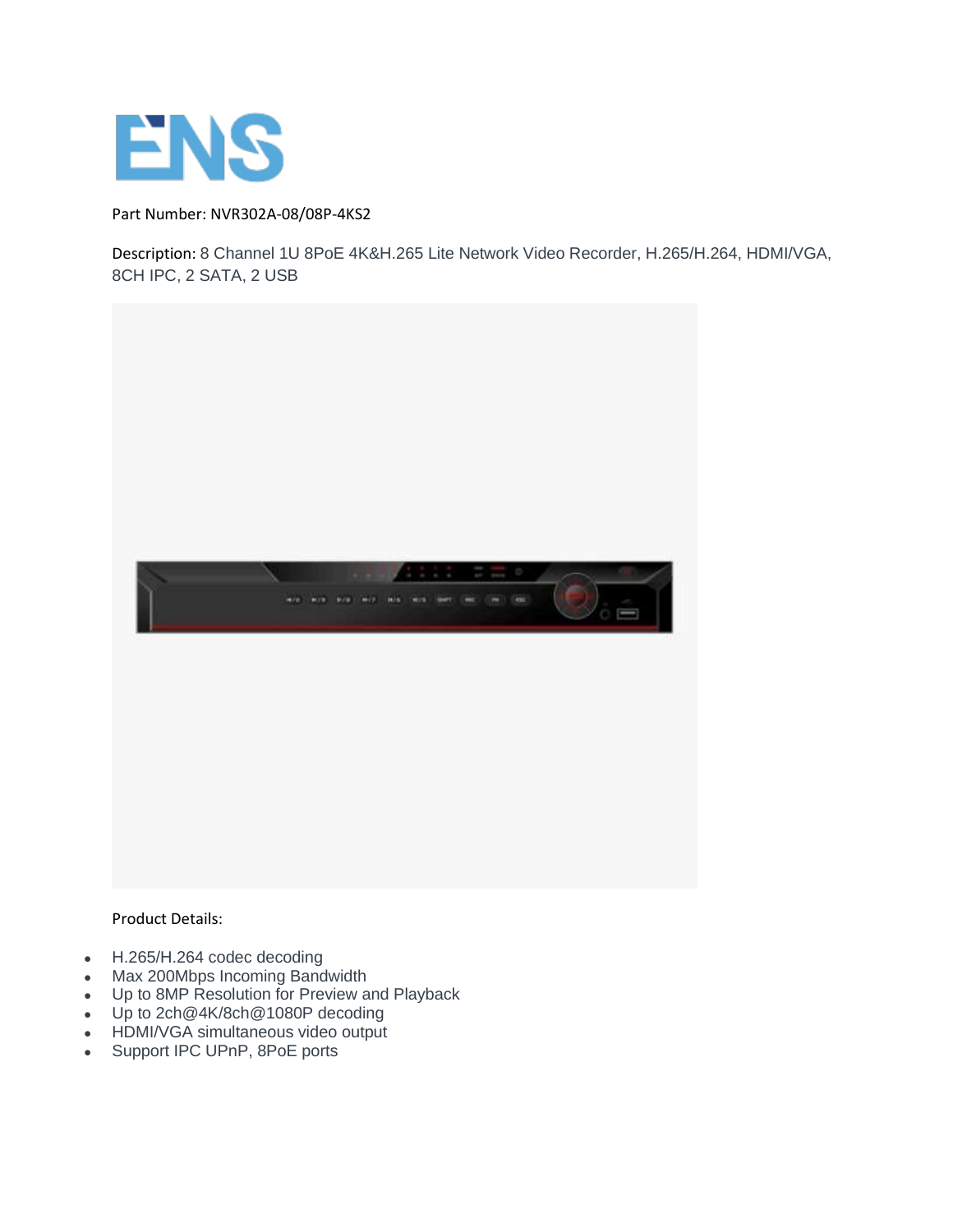## More Information:

| Max Image Resolution        | 8MP                                                                                                            |
|-----------------------------|----------------------------------------------------------------------------------------------------------------|
| <b>System Compression</b>   | Quad-core embedded processor                                                                                   |
| Main Processor              | <b>Embedded Processor</b>                                                                                      |
| <b>Operating System</b>     | <b>Embedded Linux</b>                                                                                          |
| Video Out                   | 1 HDMI, 1 VGA                                                                                                  |
| Video Resolution            | 3840×2160, 1920×1080, 1280×1024, 1280×720, 1024×768                                                            |
| IP Camera Input             | 8CH                                                                                                            |
| Display Split               | 1/4/8/9                                                                                                        |
| Audio In                    | 1                                                                                                              |
| Audio Out                   | 1                                                                                                              |
| 2 Way Audio                 | 1 Channel Input, 1 Channel Output, RCA                                                                         |
| <b>Recording Resolution</b> | 8Mp/ 6Mp/ 5MP/ 4MP/ 3MP/ 1080P/ 1.3MP/ 720P etc.                                                               |
| Recording Rate              | 200Mbps                                                                                                        |
| <b>Bit Rate</b>             | 16Kbps ~ 20Mbps Per Channel                                                                                    |
| Recording Mode              | Manual, Schedule (Regular, Continuous), MD (Video detection: Motion Detection,<br>Tampering, Video Loss), Stop |
| Record Interval             | $1 \sim 120$ min (default: 60 min), Pre-record: $1 \sim 30$ sec, Post-record: $10 \sim 300$ sec                |
| Alarm In                    | 4 Channel                                                                                                      |
| Alarm Out                   | 2 Channel                                                                                                      |
| <b>Trigger Events</b>       | Recording, PTZ, Tour, Video Push, Email, Snapshot, Buzzer and Screen Tips                                      |
| Video Detection             | Motion Detection, MD Zones: 396 ( $22 \times 18$ ), Video Loss and Tampering                                   |
| <b>Alarm Relay Output</b>   | 2 Channel                                                                                                      |
| Playback Channels           | 1/4/8                                                                                                          |
| Playback Search             | Time/Calendar Search, Event (motion)                                                                           |
| Playback Function           | Play, Pause, FF, FB; Digital zoom                                                                              |
| <b>Backup</b> Mode          | <b>USB Device/Network</b>                                                                                      |
| Network Interface           | 1 RJ-45 Port (10/100/1000Mbps)                                                                                 |
| PoE Ports                   | 1 Independent 1000Mbps Ethernet Port                                                                           |